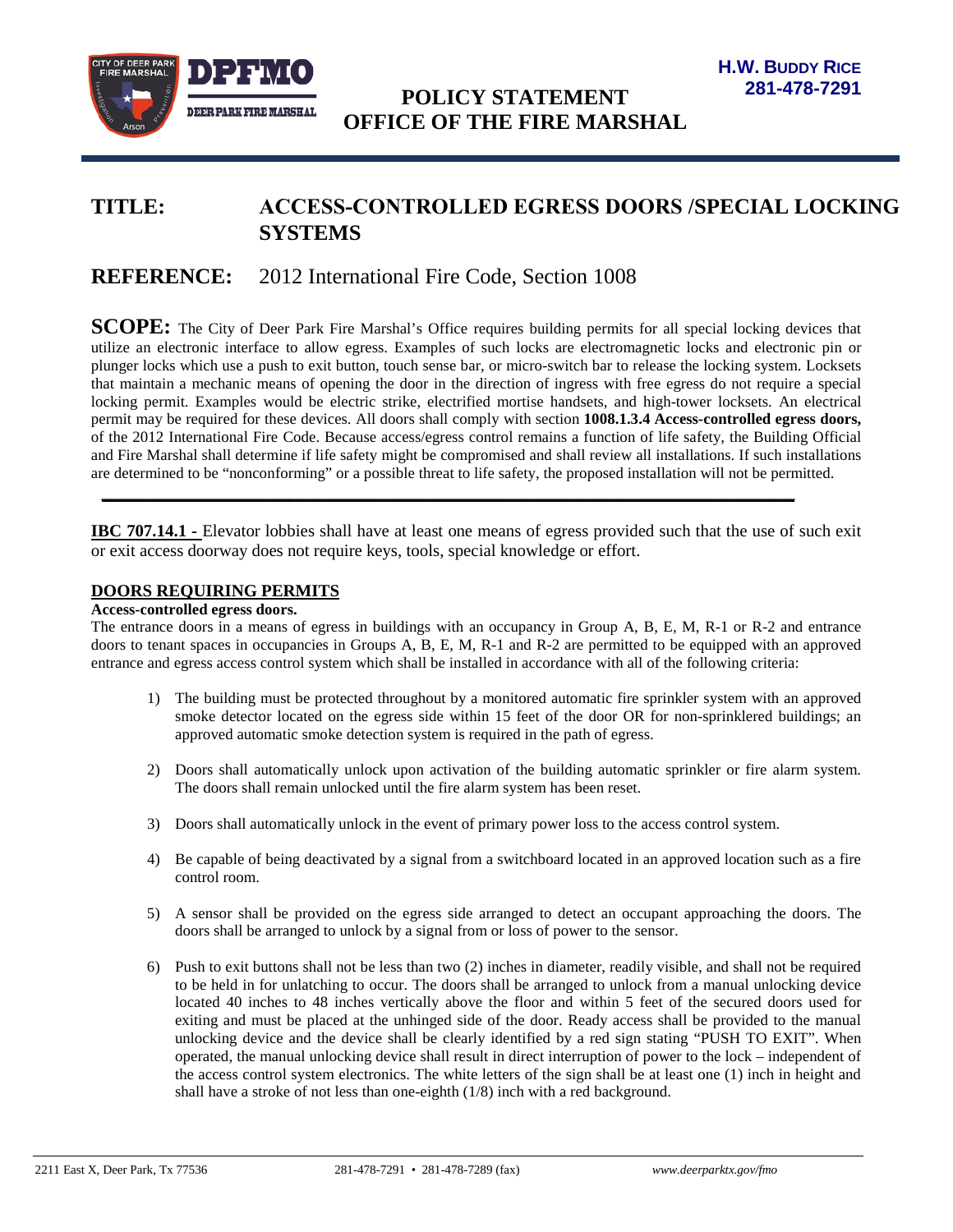7) During normal operation, the door shall remain unlocked for a minimum of 30 seconds before relocking. The unlatching shall not require more than one (1) operation.

8) Entrance doors to Group A, B, E and M occupancies shall not be secured from the egress side during the periods where the building is open to the general public.

## *Card readers, code keypads or similar devices may not be used to unlock a door in the direction of egress.*

#### **Delayed egress locks.**

Approved, listed, delayed egress locks shall be permitted to be installed on doors serving any occupancy except Group A, E and H occupancies in buildings which are equipped throughout with an automatic sprinkler system in accordance with Section 903.3.1.1 or an approved automatic smoke or heat detection system installed in accordance with Section 907, provided that the doors unlock in accordance with Items 1 through 6 below. A building occupant shall not be required to pass through more than one door equipped with a delayed egress lock before entering an exit.

- 1) The doors unlock upon actuation of the automatic sprinkler system or automatic fire detection system.
- 2) The doors unlock upon loss of power controlling the lock or lock mechanism.
- 3) The door locks shall have the capability of being unlocked by a signal from the fire command center.

4) The initiation of an irreversible process which will release the latch in nor more than 15 seconds when a force of not more than 15 pounds is applied for 1 second to the release device. Initiation of the irreversible process shall activate and audible signal in the vicinity of the door. Once the door lock has been release by the application of force to the releasing device, relocking shall be by manual means only.

**Exception:** Where approved, a delay of not more than 30 seconds shall be permitted.

5) A sign shall be provided on the door located above and within twelve (12) inches of the release device reading: **PUSH UNTIL ALARM SOUNDS, DOOR CAN BE OPENED IN 15 SECONDS**.

6) Emergency lighting shall be provided at the door.

#### **ALL DOORS SHALL COMPLY WITH THE FOLLOWING**

#### **POSITIVE LATCHING**

The Building Code classifies many doors, due to location and the function performed by the doors, as fire assemblies or fire doors (refer to IBC Section 715). One of the many requirements of the Code for fire doors is that they must be positive latching. This simply means that in the closed position, fire doors will **always**, under every possible condition, remain latched. The basis for this requirement is to prevent the pressures created in a fire from blowing the fire doors open and thereby negating their contribution to building safety. Fire doors are required in stair enclosures, fire control rooms and other fire-protected openings. Also, fire doors are required in elevator lobbies and some public corridors. Special locking systems used in fire rated enclosures shall be UL Listed for fire rated enclosures.

#### **TWO STEP EGRESS**

Doors must always be operable from the "egress" side without the use of a key or special knowledge or effort and with only one operation. This has been interpreted locally to mean that both the unlocking and unlatching must occur simultaneously with one operation.

The unlatching of any leaf shall not require more than one operation.

**Exception:** More than one operation is permitted for unlatching doors in the following locations:

#### 1) Places of detention or restraint.

2) Where manually operated bolt locks are permitted by Section 1008.1.8.4.

3) Doors with automatic flush bolts as permitted by Section 1008.1.8.3, Exception 3.

4) Doors from individual dwelling units and guestrooms of Group R occupancies as permitted by Section 1008.1.8.3, Exception 4.